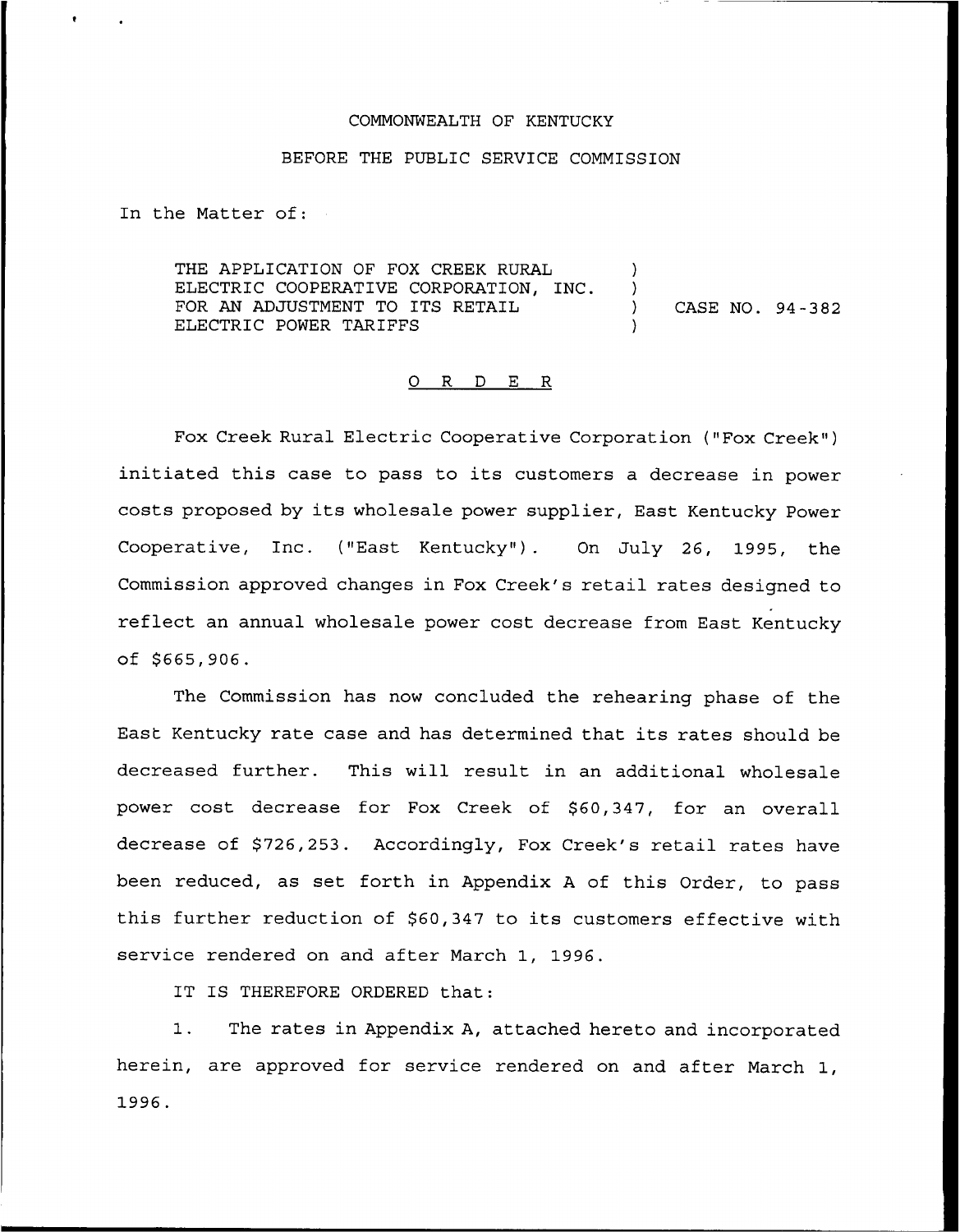2. Within 20 days of the date of this Order, Fox Creek shall file with the Commission revised tariff sheets setting out the rates approved herein.

Done at Frankfort, Kentucky this 28th day of February, 1996.

PUBLIC SERVICE COMMISSION

. .

K Breathi Chai*l*ma

Vice Chairman

Commissioner

ATTEST:

 $\overline{a}$ 

Jela

Executive Director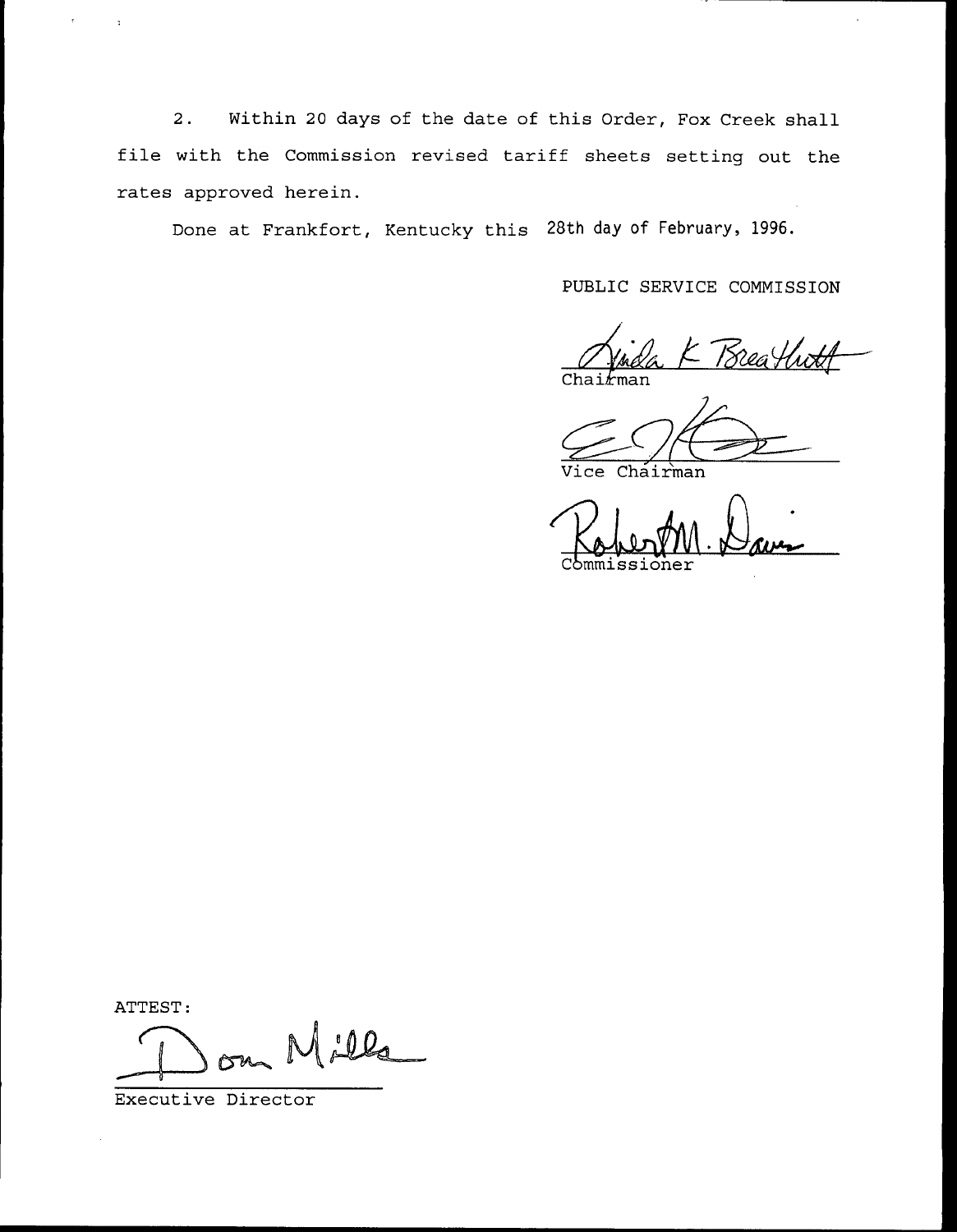### APPENDIX A

# APPENDIX TO AN ORDER OF THE KENTUCKY PUBLIC SERVICE COMMISSION IN CASE NO. 94-382 DATED FEBRUARY 28, 1996,

The following rates and charges are prescribed for the customers in the area served by Fox Creek Rural Electric Cooperative Corporation. All other rates and charges not specifically mentioned herein shall remain the same as those in effect under authority of this Commission prior to the effective date of this Order.

### SCHEDULE R RESIDENTIAL SERVICE

#### Rate:

 $\sim 10$ 

| Minimum Bill First 30 KWH Per Month |  |  |                  | \$5.39          | - Per Month |
|-------------------------------------|--|--|------------------|-----------------|-------------|
| All Over                            |  |  | 30 KWH Per Month | 0.05826 Per KWH |             |

### SCHEDULE C COMMERCIAL AND SMALL POWER

## Rate:

| Minimum Bill First 30 KWH Per Month |  |  |                  | S5.39           | Per Month |
|-------------------------------------|--|--|------------------|-----------------|-----------|
| All Over                            |  |  | 30 KWH Per Month | 0.06101 Per KWH |           |

### SCHEDULE L LARGE POWER SERVICE (50 TO 200 KW)

#### Rate:

|  |  |  |  | First 50 KWH Per KW of Billing Demand \$0.06402 Per KWH |  |
|--|--|--|--|---------------------------------------------------------|--|
|  |  |  |  | Next 100 KWH Per KW of Billing Demand 0.06002 Per KWH   |  |
|  |  |  |  | Over 150 KWH Per KW of Billing Demand 0.05012 Per KWH   |  |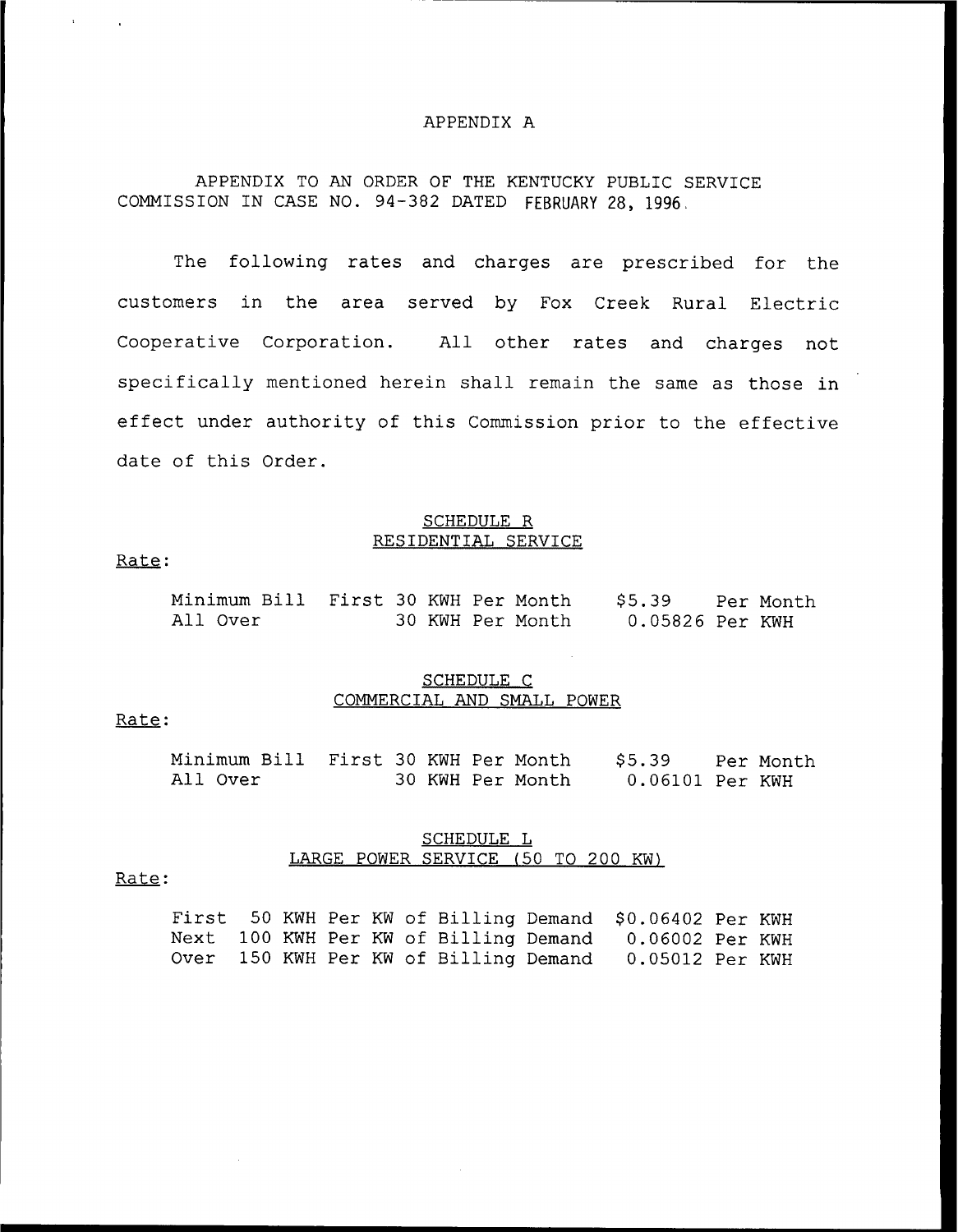## SCHEDULE A RURAL LIGHTING AND COMMUNITY STREET LIGHTING

Service for the above unit shall be unmetered and billed on the member's monthly bill for other electrical service furnished by the Cooperative at the rate of \$5.06 each and every month.

## SCHEDULE R2 RESIDENTIAL MARKETING RATE

Rate:

 $\ddot{\phantom{1}}$ 

All KWH  $$0.03517$  Per KWH

### SCHEDULE Cl LARGE INDUSTRIAL (1,000 TO 4,999 KW)

Rate:

Energy Charge  $$0.02739$  Per KWH

# SCHEDULE C2 LARGE INDUSTRIAL (5,000 TO 9,999 KW)

Rate:

Energy Charge  $$0.02239$  Per KWH

SCHEDULE C3 LARGE INDUSTRIAL (OVER 10, 000 KW)

## Rate:

Energy Charge  $$0.02139$  Per KWH

SCHEDULE M COMMERCIAL AND INDUSTRIAL POWER SERVICES  $(201 - 500 \text{ KW})$ 

Rate:

| Energy Charge<br>First 425 KWH per KW of |                   |  |
|------------------------------------------|-------------------|--|
| Billing Demand                           | \$0.03878 Per KWH |  |
|                                          |                   |  |
| All Over 425 KWH per KW of               |                   |  |
| Billing Demand                           | 0.03089 Per KWH   |  |